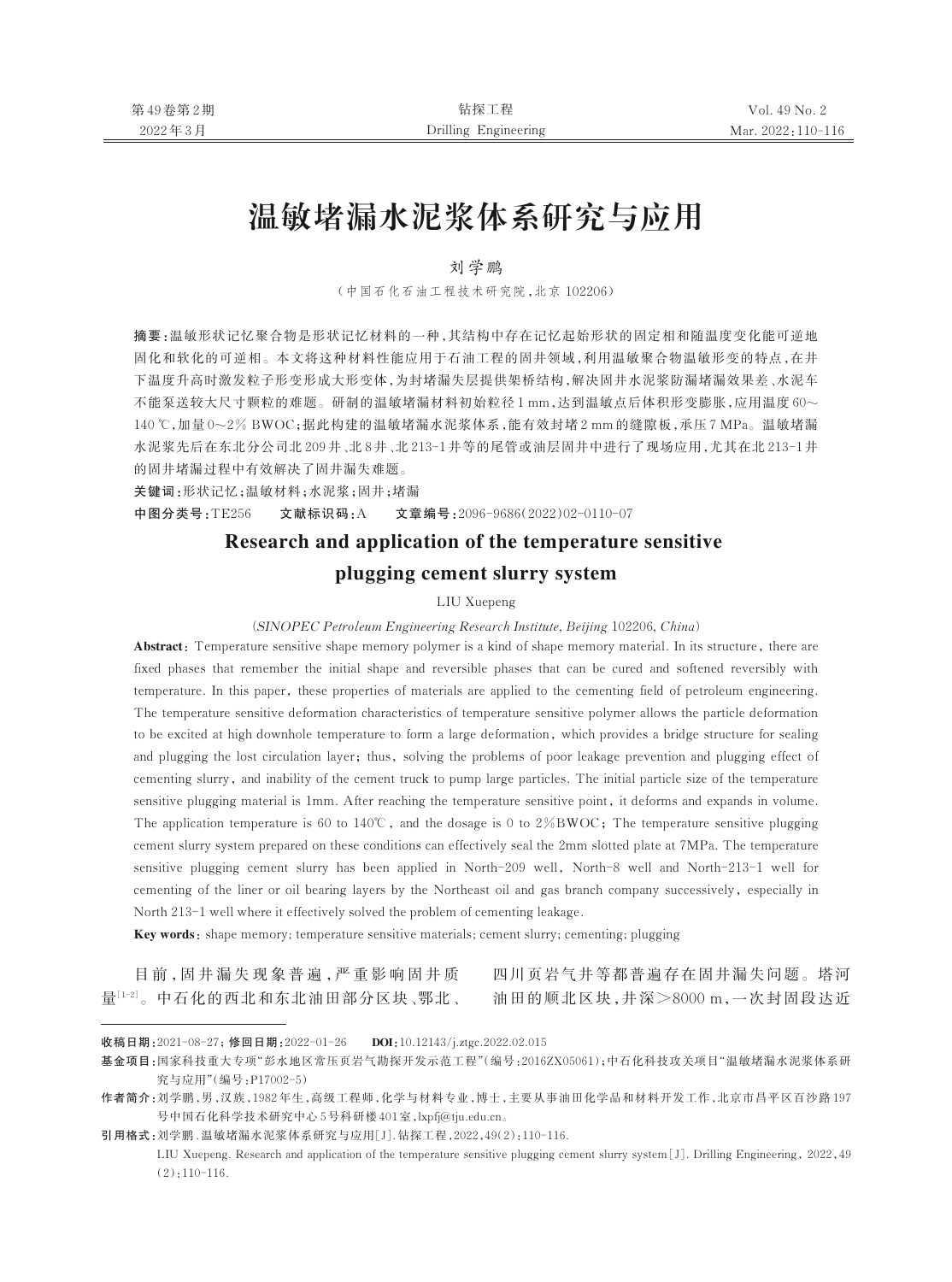## 1 固井漏失解决方法及存在问题

针对固井漏失问题,现有解决方法主要有:

(1)固井前承压堵漏[3-4]。即固井下套管前,钻 井液承压堵漏。东北龙凤山气田井漏严重,一般采 取注水泥前钻井液承压堵漏。承压堵漏效果明显, 但周期长,费用高(具体数据如表 1 所示);且在固井 下套管过程中的刮碰以及"激动"压力等影响仍不能 避免固井漏失。

## 表 1 东北龙凤山气田承压周期及费用 Table 1 Pressure bearing period and cost of Northeast Longfengshan Gas Field

|           |     | <b>Bongrengonan</b> oas Field |       |       |
|-----------|-----|-------------------------------|-------|-------|
| 号<br>井    | 时间/ | 材料费/                          | 钻机日费/ | 合计/   |
|           | h   | 万元                            | 万元    | 万元    |
| $\pm 202$ | 74  | 22.18                         | 24.67 | 46.85 |
| 北 203     | 168 | 41.98                         | 56    | 97.98 |
| 北 204     | 112 | 6.2                           | 37.33 | 43.53 |
| 北 201-3   | 36  | 14.56                         | 12    | 26.56 |
| 北 201-2HF | 230 | 16.6                          | 76.8  | 93.4  |
| 平均        | 124 | 20.3                          | 41.36 | 61.66 |

(2)固井采用低密度水泥浆[5]。超低密度水泥 浆固井具有局限性,主要是:密度调节范围有限;水 泥石强度发展慢且低,渗透率很高;减轻材料价格 高,加量大。低密度水泥浆仅是防漏作用,固井过程 仍然经常有漏失发生。

(3)固 井 采 用 堵 漏 水 泥 浆 ,如 斯 伦 贝 谢 Cem‑ NET 纤维水泥浆、中石油 BCE-200S 纤维水泥浆。 国内外主要采用在水泥浆中加入纤维和极小颗粒物 进行固井防漏堵漏[5-6] 。纤维固井水泥浆具有如下 缺点:①纤维尺寸有限制,封堵效果有限;②粒径级 配不好,缺乏结构;③需人工在水泥车上添加,加量 及均匀性差。存在这些问题的原因是,固井施工设 备限制水泥浆堵漏材料的尺寸和浓度。固井过程中 水泥浆需经过水泥车柱塞泵,大尺寸材料容易堵塞 泵车;高浓度堵漏材料,导致水泥浆增稠,不易泵 送。所以目前固井堵漏水泥浆,堵漏能力不强,不能 完全满足固井防漏堵漏。

从上面的分析可以看出,固井漏失现象普遍存

在,目前固井过程中水泥浆堵漏的手段单一,效果有 限,不能保证易漏井的固井质量。采用新的技术措 施,开发有效的堵漏水泥浆体系非常必要。

## 2 温敏堵漏水泥浆体系

本文利用温敏形变材料[7-8] ,解决固井过程中不 能泵送大的堵漏颗粒材料,无法形成有效架桥和支 撑结构,堵漏效果差的问题;开发出温敏堵漏水泥浆 体系进行现场应用,解决固井漏失难题。

2.1 温敏堵漏材料

温敏堵漏水泥浆体系的设计思路是:常温下小 颗粒的温敏形状记忆材料(便于混配、泵送);井下升 温到达材料温敏点后体积变大(大骨架、长纤维等结 构),实现架桥,结合水泥浆封堵[9-16] 。

温 敏 形 变 材 料 为 合 成 的 形 状 记 忆 聚 氨 酯 (SMPU)<sup>[7-8]</sup>,其具有两相结构,即固定相和可逆相。 聚氨酯的硬段部分通过氢键或结晶形成固定相,其 作用是对于制品原始形状的记忆与回复;软段部分 作为可逆相吸收施加到聚合物的应力,其作用是使 制品产生变形并固定该形状。其形状记忆过程如图 1 所示,图中 *T* 为实际温度,*T*g 为 SMPU 的温敏变 形温度点。SMPU 的优势是成本低、质量轻,并且 具有宽广的形状回复温度、高的形状回复率、良好的 加工特性以及生物相容性。与其他形状记忆高分子 相比,SMPU 具有分子结构设计多样性、形状回复 温度易于调整,且分子结构中含有极性基团,与水泥 浆相容性好,材料综合性能优越。

基于上述原理开发了3种温敏材料,分别是 SCQ-1、SCQ-2、SCQ-3 和支撑材料 SCQ-4(如图 2 所示)。材料特点:温敏材料粒径 1 mm,达到温敏点

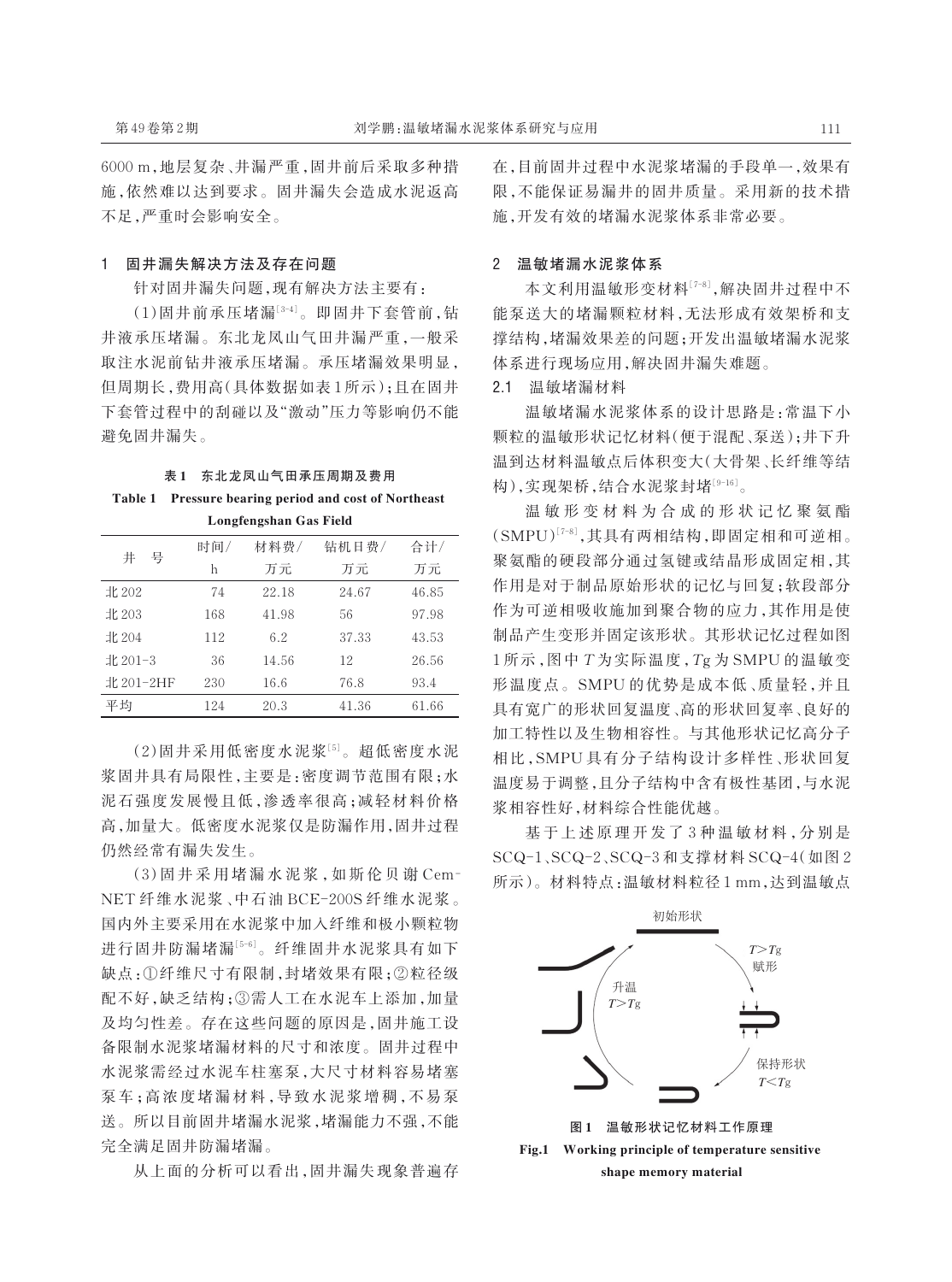后体积膨胀 3~15 倍,温敏点 60~110 ℃可调,材料 应用温度 60~140 ℃。其中:SCQ-1 粒径 1 mm,达 到温敏点后体积变成 10~15 mm 的立体网状结构; SCQ-2 粒径 1 mm,达到温敏点后分散成 3~6 mm 的 20~30 根纤维;SCQ-3 粒径 1 mm 的圆球,达到温 敏点后体积变成 3~6 mm。



(a) 常温下温敏堵漏材料状态



(b) 温敏点以上材料状态 图 2 温敏堵漏材料常温及温敏点以上的状态 Fig.2 State of temperature sensitive plugging material at ambient temperature and temperature above the sensitive point

2.2 温敏堵漏体系

采用上述 4 种材料与其他材料搭配在固井水泥 浆中使用,形成温敏堵漏水泥浆体系。

# 2.2.1 堵漏试验方法及材料

堵漏试验方法:采用 DLM-01 型堵漏材料试验 仪,按《钻井用桥接堵漏材料室内试验方法》(SY/T 5840—2007)标准,用 1~2 mm 的缝隙板评价堵漏剂 对裂缝型地层的堵漏效果。

试验仪器:DLM-01 型堵漏材料试验仪、高速搅 拌器、常压稠化仪等。

2.2.2 堵漏材料评价

2.2.2.1 纤维堵漏评价试验

聚丙烯纤维是固井水泥浆堵漏中用量最多的纤 维之一,材料易得。试验选用丙纶材料,长为 3 mm, 加量为 0.5%~2.0%。加有纤维的水泥浆在 90 ℃下 养护 20 min 后,观察聚丙烯纤维的分布情况,并进行 1 mm 缝隙板堵漏剂相应的堵漏试验,结果见表 2。

表 2 聚丙烯纤维堵漏评价试验

|  |  |  | Table 2 Polypropylene fiber plugging evaluation test |
|--|--|--|------------------------------------------------------|
|--|--|--|------------------------------------------------------|

| 丙烯纤维 | 承压强度/           | 总漏失量/ | 现象与结论     |
|------|-----------------|-------|-----------|
| 加量/% | MP <sub>a</sub> | mL    |           |
| 2    | $()$ 1          | 全部漏失  | 养护后纤维结团明显 |
| ı    | $()$ 1          | 全部漏失  | 养护后纤维结团明显 |
| 0.5  | $()$ 1          | 全部漏失  | 养护后纤维结团较轻 |

试验中,聚丙烯纤维在水泥浆中的加入量达极 限时(2%,一般现场应用加量≤2‰),最大承压不 足 0.1 MPa, 且此时加入到水泥浆中的纤维养护后 极易结团。试验表明单纯的纤维水泥浆无法满足1 mm 裂缝的堵漏需求,不能满足大缝隙的固井堵漏。 2.2.2.2 常规颗粒材料堵漏试验

所选用的颗粒材料为约 1 mm 蛭石堵漏剂、珍 珠岩堵漏剂(见图 3、图 4)。试验颗粒匹配按表 3 配 制 。 采 用 1 mm 缝 隙 板 ,水 泥 浆 在 90 ℃下 养 护 20 min。评价试验结果见表 3。



图 3 蛭石堵漏剂 Fig.3 Vermiculite plugging agent

试验发现,单纯颗粒堵漏在加量达到水泥浆中 上限时(此时水泥浆增稠,性能已无法满足施工需 求),还是无法堵住 1 mm 缝隙板。且在配合加入纤 维的情况下堵漏效果依然没有明显改善。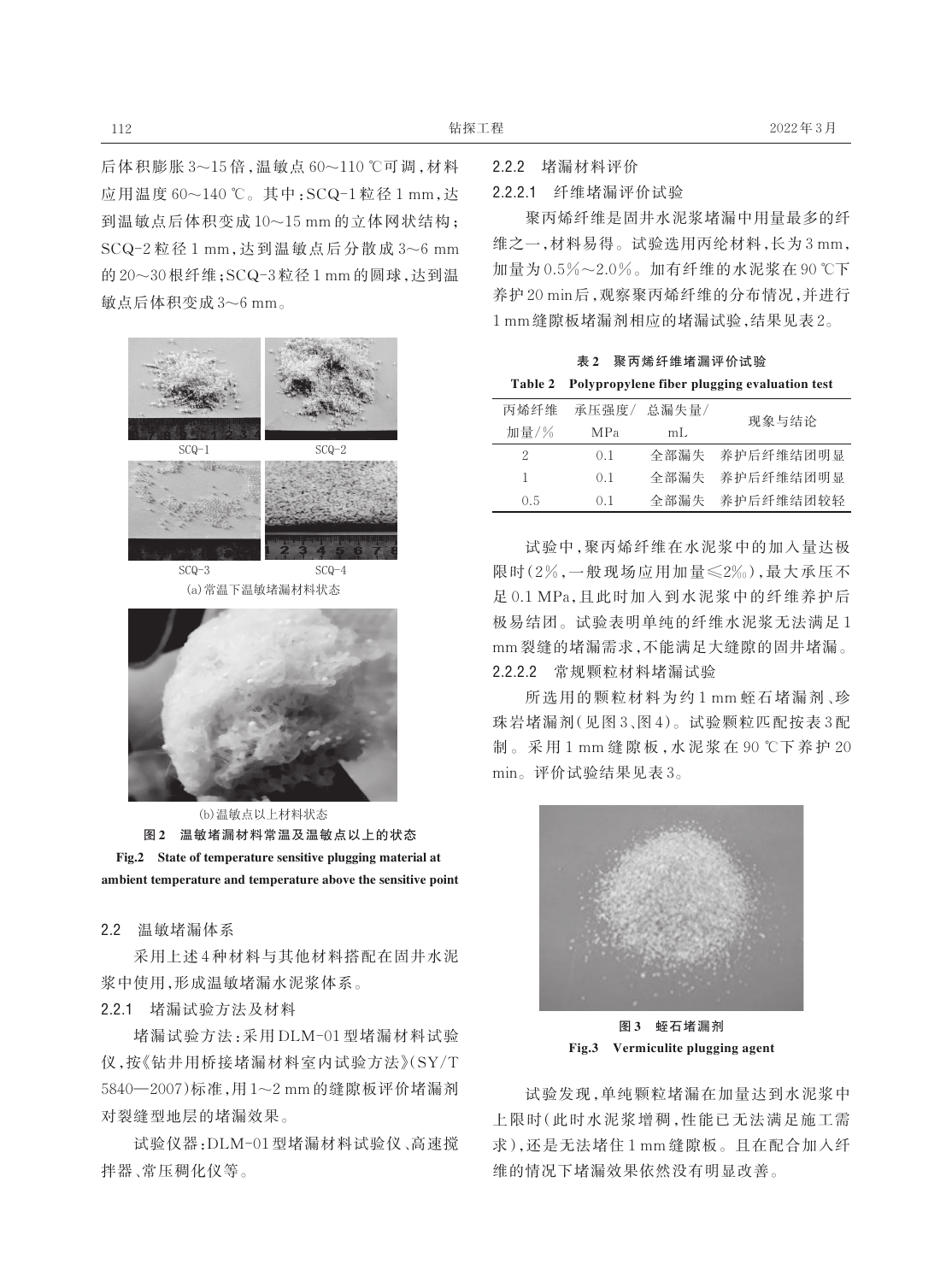

图 4 珍珠岩堵漏剂 Fig.4 Perlite plugging agent

## 2.2.2.3 温敏形状记忆材料堵漏试验

温敏形状记忆颗粒堵漏体系包括 1 mm 的温敏 形状记忆堵漏粒子 SCQ-1、SCQ-2、SCQ-3,支撑颗 粒 SCQ-4,温敏点 80 ℃±3 ℃,在应用时混入水泥浆 中使用。堵漏垫床类型采用 1、2 mm 缝隙板,水泥 浆在 90 ℃下养护 20 min。评价试验结果表 4。

试验发现,单纯堵漏纤维颗粒 SCQ-2 在加量达 到上限 2% BWOC(BWOC 为占水泥的质量比)时, 还是无法堵住 1 mm 缝隙板,单纯堵漏颗粒 SCQ-1 在加量达到上限 1.5% 时,只能在承压 1 MPa 下勉 强堵住 1 mm 缝隙板,但已不具备应用条件。将堵 漏纤维颗粒 SCQ-2 和堵漏颗粒 SCQ-1 配合使用, 能有效封堵 1 mm 缝隙板。SCQ-1、SCQ-2、SCQ-3 和支撑颗粒 SCQ-4 配合使用,加量 2% BWOC,能 有效封堵 2 mm 的缝隙板,承压 7 MPa。

2.2.2.4 堵漏水泥浆性能评价

根据表 4 中的试验数据,选取"1.5% SCQ-1+ 0.1% SCQ-2+0.2% SCQ-3+0.2% SCQ-4"作 为

|         | 表3 常规颗粒堵漏材料试验结果                                          |
|---------|----------------------------------------------------------|
| Table 3 | Test results of conventional particle plugging materials |

| 堵漏液配方           | 承压能力/MPa | 总漏失量/mL | 现象与结论      |
|-----------------|----------|---------|------------|
| 1%蛭石堵漏剂         | 0.5      | 全部漏失    | 水泥浆良好      |
| 1%蛭石堵漏剂+0.2%纤维  | 0.5      | 全部漏失    | 水泥浆良好      |
| 1%珍珠岩堵漏剂        | 0.5      | 全部漏失    | 水泥浆良好      |
| 1%珍珠岩堵漏剂+0.2%纤维 | 0.5      | 全部漏失    | 水泥浆良好      |
| 6%蛭石堵漏剂         | 0.5      | 全部漏失    | 水泥浆增稠,蛭石易碎 |
| 6%蛭石堵漏剂+0.2%纤维  | 0.5      | 全部漏失    | 水泥浆增稠,蛭石易碎 |
| 6%珍珠岩堵漏剂        | 0.5      | 全部漏失    | 水泥浆增稠,有沉淀  |
| 6%珍珠岩堵漏剂+0.2%纤维 | 0.5      | 全部漏失    | 水泥浆增稠,有沉淀  |

#### 表 4 温敏形状记忆颗粒堵漏体系试验结果

|  |  | Table 4 Test results of the temperature sensitive shape memory particle plugging system |  |  |  |  |
|--|--|-----------------------------------------------------------------------------------------|--|--|--|--|
|--|--|-----------------------------------------------------------------------------------------|--|--|--|--|

| 堵漏液配方                                     | 承压能力/MPa           | 总漏失量/mL | 现象与结论                |
|-------------------------------------------|--------------------|---------|----------------------|
|                                           | 1 mm 缝隙板           |         |                      |
| $1.5\%$ SCQ-1                             |                    | 354     | 水泥浆流动性一般,漏失过大,不能满足要求 |
| $2\%$ SCQ-2                               | 0.5                | 全部漏失    | 水泥浆良好                |
|                                           | $2 \text{ mm}$ 缝隙板 |         |                      |
| $1.5\%$ SCQ-1                             | 0.5                | 全部漏失    | 水泥浆流动性一般             |
| $2\%$ SCQ-2                               | 0.5                | 全部漏失    | 水泥浆良好                |
| $0.5\%$ SCQ-1+0.5% SCQ-2                  |                    | 漏失过大    | 流动性一般,不能满足要求         |
| $1.5\%$ SCQ-1+0.5% SCQ-2                  |                    | 漏失讨大    | 流动性一般,不能满足要求         |
| $1\%$ SCQ-1+0.3% SCQ-3+0.5% SCQ-2         | 7                  | 231     | 流动性一般                |
| 1.5% $SCQ-1+0.3\%$ $SCQ-4+0.5\%$ $SCQ-2$  |                    | 168     | 流动性一般                |
| $1.5\%$ SCQ-1+0.3% SCQ-4+0.2% SCQ-2       |                    | 171     | 流动性一般                |
| 1.5% $SCQ-1+0.2\%$ $SCQ-3+0.2\%$ $SCQ-4+$ | 7                  | 143     | 流动性一般                |
| $0.1\%$ SCQ-2                             |                    |         |                      |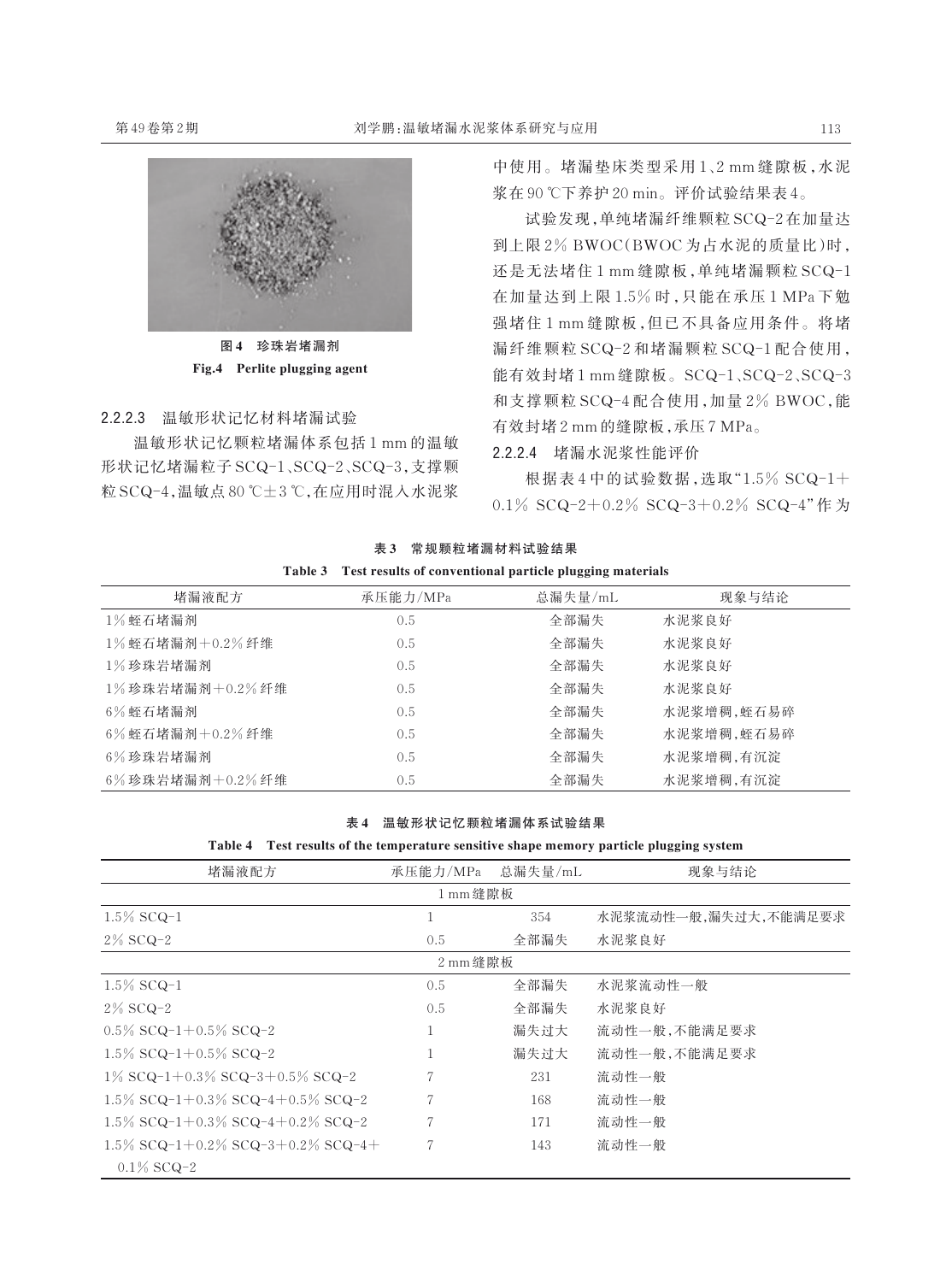堵漏试验的标准体系 SCQ 进行水泥浆性能试验。 分别评价了常规水泥浆,粉煤灰水泥浆、高密度水泥 浆的相关性能。依据国家标准《油井水泥试验方法》 (GB/T 19139—2012)进 行 ,试 验 结 果 见 表 5~7, 1.88 g/cm<sup>3</sup> 常 规 密 度 SCQ 水 泥 体 系 稠 化 曲 线 见图 5。

|  | 表 5 高密度水泥浆体系应用考察(130℃×120MPa×90min)                                                                                                        |  |  |
|--|--------------------------------------------------------------------------------------------------------------------------------------------|--|--|
|  | Table 5 Application Investigation of high density cement slurry systems $(130^{\circ}\text{C} \times 120 \text{MPa} \times 90 \text{min})$ |  |  |

| 密度/ $(g \cdot cm^{-3})$ | 沉降稳定性/ $(g$ • $cm^{-3})$ | 流变(93℃)           | <b>SCQ</b> | 稠化时间/min | 90 ℃/48 h 强度 /MPa |
|-------------------------|--------------------------|-------------------|------------|----------|-------------------|
| 2.30                    | 2.30/2.30/2.30           | 150/80/53/33/11/9 | 未加         | 240      | 19.1              |
| 2.30                    | 2.30/2.30/2.30           | 193/97/72/40/13/9 | 加 2%       | 251      | 16.2              |

注:(1)配方为阿克苏 G 级水泥+100% 铁矿+30% 硅粉+5% 微硅+10% 胶乳+1.5% 稳定剂+8% 降失水剂+1.5% 分散 剂+0.8% 缓凝剂+46% 水+2% 温敏堵漏材料 SCQ;(2)流变数据为旋转六速流变仪 6 个转速下的读数

#### 表 6 常规水泥体系应用考察(120 ℃×60 min×60 MPa)

#### Table 6 Application Investigation of conventional cement systems  $(120\degree C \times 60 \text{ min} \times 60 \text{ MPa})$

| 密度/ $(g$ • $cm^{-3})$ | 沉降稳定性/ $(g$ • $cm^{-3})$ | 流变(93℃)            | SCQ  | 稠化时间/min   | 90 ℃/48 h 强度 /MPa |
|-----------------------|--------------------------|--------------------|------|------------|-------------------|
| 1.88                  | 1.88/1.88/1.88           | 182/105/78/46/6/4  | 未加   | 327        | 22.3              |
| 1.88                  | 1.88/1.88/1.88           | 201/125/98/57/11/7 | 加 2% | $310$ (图5) | 17.5              |

注:(1)配方为阿克苏 G 级水泥+35% 硅粉+4% 降失水剂+0.2% 分散剂+3% 缓凝剂+43%H<sub>2</sub>O+2% 温敏堵漏材料 SCQ;(2)流变数据为旋转六速流变仪 6 个转速下的读数

表 7 低密度水泥体系应用考察(110 ℃×70 min×80 MPa)

Table 7 Application Investigation of low density cement systems (110℃×70min×80MPa)

| 密度/ $(g$ •cm <sup>-3</sup> ) | 沉降稳定性/ $(g$ • $cm^{-3})$ | 流变(93℃)          | SCQ. | 稠化时间/min | 90 ℃/48 h强度/MPa |
|------------------------------|--------------------------|------------------|------|----------|-----------------|
| 1.50                         | 1.50/1.50/1.50           | 117/68/51/31/6/4 | 未加   | 304      |                 |
| 1.50                         | 1.50/1.50/1.50           | 129/77/63/39/9/6 | 加 2% | 310      | 5.4             |

注:(1)配方为阿克苏 G 级水泥+140% 粉煤灰+6% 膨胀剂+2% 悬浮剂+22% 降失水剂+3%H+4% 氯化钠+3.5% 缓 凝剂+195%H2O +2% 温敏堵漏材料 SCQ;(2)流变数据为旋转六速流变仪 6个转速下的读数



图 5 1.88 g/cm<sup>3</sup> 常规密度 SCQ 水泥体系稠化曲线

Fig.5 Thickening curve of the SCQ cement system with 1.88g/cm<sup>3</sup> conventional density

试验发现,加入 2% SCQ 堵漏体系的水泥浆和 未加入的水泥浆前后性能没有明显差距,满足固井 施工需求。将表 5~7 中的堵漏水泥浆体系进行 2 mm 缝隙板堵漏试验,结果见表 8。结果表明,SCQ 水泥浆体系能有效封堵 2 mm 的缝隙板。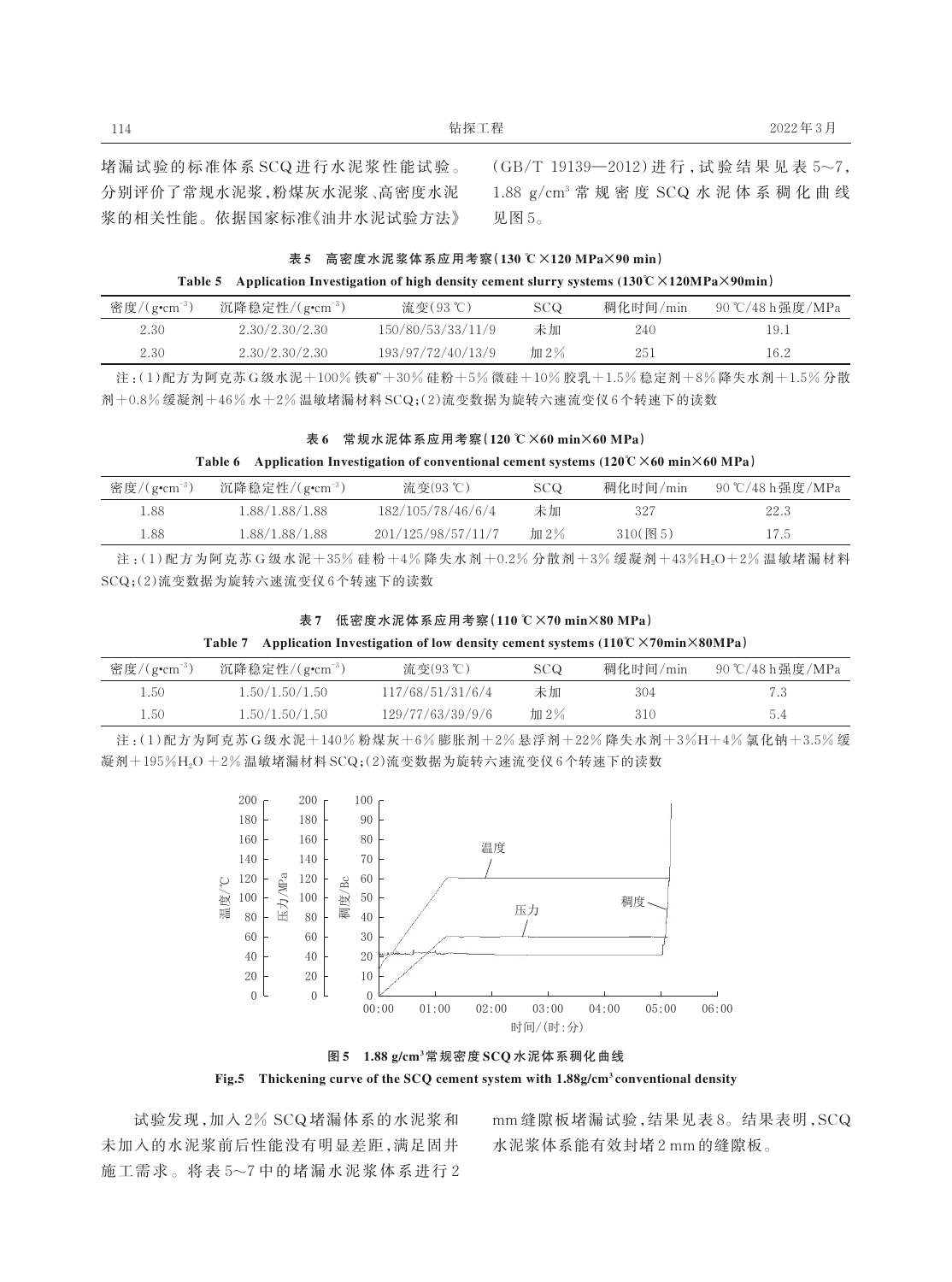| Test results of plugging cement slurry<br>Table 8 |                  |       |       |  |  |  |
|---------------------------------------------------|------------------|-------|-------|--|--|--|
| 堵漏液配方                                             | 承压能力/            | 总漏失量/ | 现象与结论 |  |  |  |
|                                                   | <b>MPa</b><br>mL |       |       |  |  |  |
| 2.30堵漏水泥浆                                         | 7                | 186   | 水泥浆良好 |  |  |  |
| $(SCO2\%)$                                        |                  |       |       |  |  |  |
| 1.88堵漏水泥浆                                         | 7                | 131   | 水泥浆良好 |  |  |  |
| $(SCO2\%)$                                        |                  |       |       |  |  |  |
| 1.50 堵漏水泥浆                                        | 7                | 225   | 水泥浆良好 |  |  |  |
| $(SCO2\%)$                                        |                  |       |       |  |  |  |

主 9 接混水泥浆建设体理

#### 2.3 小结

利用温敏形状记忆聚合物温敏形变的特点,在 井下温度升高时激发粒子形变,形成大形变体,为封 堵漏失层提供架桥结构,解决固井水泥浆防漏堵漏 效果差、水泥车不能泵送较大尺寸颗粒的难题。试 验结果表明,温敏形状记忆堵漏粒子制备的堵漏水 泥浆主要特点在于其掺量小(2.0% BWOC),模拟 堵漏效果显著,能有效封堵 2 mm 的缝隙板,且承压 7 MPa。形成的防漏堵漏水泥浆体系,其滤失量小、 流变性能好、综合性能优良。

温敏堵漏水泥浆堵漏防漏作用机理:温敏形状 记忆堵漏粒子制备的堵漏水泥浆一开始由于温度低 未引发变形,材料易混、易泵送,水泥浆注入井中后, 随着地层温度升高,当到达形变温度点时,材料发生 形变,形成堵漏水泥浆体系。其中立体网状颗粒材 料 SCQ-1 提供骨架结构,为封堵漏失层提供架桥基 础结构;纤维材料 SCQ-2 和其他材料具有搭桥成网 和填充特性。当温敏形状记忆堵漏材料与水泥浆体 进入漏层时,可相互形成"滤网结构",增加水泥浆体 的流动阻力,借助于水泥浆的水化胶凝作用和未水 化水泥颗粒的填充作用,达到堵漏和提高易漏地层 承压能力的目的(如图 6 所示)。

#### 3 现场应用

温敏堵漏水泥浆先后在东北分公司北 209 井、 北 8 井、北 213-1 井等的尾管或油层固井中进行了 现场应用,尤其在北 213-1 井的固井堵漏过程中解 决了现场漏失难题。

东北区块的北 213-1井,三开钻进过程,在 2300~4000 m 的 6 个层位发生漏失,期间进行了 6 次停钻堵漏,1 次随钻堵漏,泥浆总漏失量 1000 余立



图 6 水泥浆堵漏试验(2 mm 的缝隙板,承压 7 MPa) Fig.6 Cement slurry plugging test (2mm-slotted plate at 7MPa)

方米。

三开固井封固段多层漏失,承压堵漏难以满足 1.38 g/cm<sup>3</sup>的固井要求(1.35 g/cm<sup>3</sup>领浆+1.40 g/ cm³尾浆),水泥浆引起的静液柱压力高等可发生井 漏导致水泥浆低返,下套管及固井过程中容易发生 漏失。

为了达到固井施工要求。2018 年 8 月 28 日-9 月 4 日,井队循环提密度配堵漏材料承压堵漏,期间 进行了 4 次 承 压 堵 漏, 泥 浆 密 度 1.23 g/cm<sup>3</sup>提 至  $1.26 \text{ g/cm}^3$ ,期间累计漏失  $117 \text{ m}^3$ ,常规堵漏无法有 效提高承压能力。井队请示批复后聘请专业公司进 行承压堵漏,9 月 5 日开始,按照专家的方案逐步加 入堵漏材料分段承压,逐步提高钻井液密度,到 9 月 10 日 1:00 密度提高至 1.33 g/cm³时,发现漏失,且 漏速逐渐增大,密度1.32 g/cm<sup>3</sup>时循环不漏。至此, 决定不再进行承压堵漏,采用温敏堵漏水泥浆体系 固井。设计漂珠微硅水泥浆体系:领浆 1.35 g/cm<sup>3</sup> 加 2% 温敏材料,封固 2200~3140 m 主要漏失井段, 尾浆 1.40 g/cm<sup>3</sup> 加 0.2% 纤维材料。

9 月 15 日进行固井施工,水泥浆顺利返出井口, 测井结果显示固井质量优质,温敏水泥浆封固段无 漏失。

#### 4 结论

(1)针对普遍存在的固井漏失现象,提出了利用 温敏形状记忆材料,解决固井过程中不能泵送大的 堵漏颗粒材料,无法形成有效架桥和支撑结构,堵漏